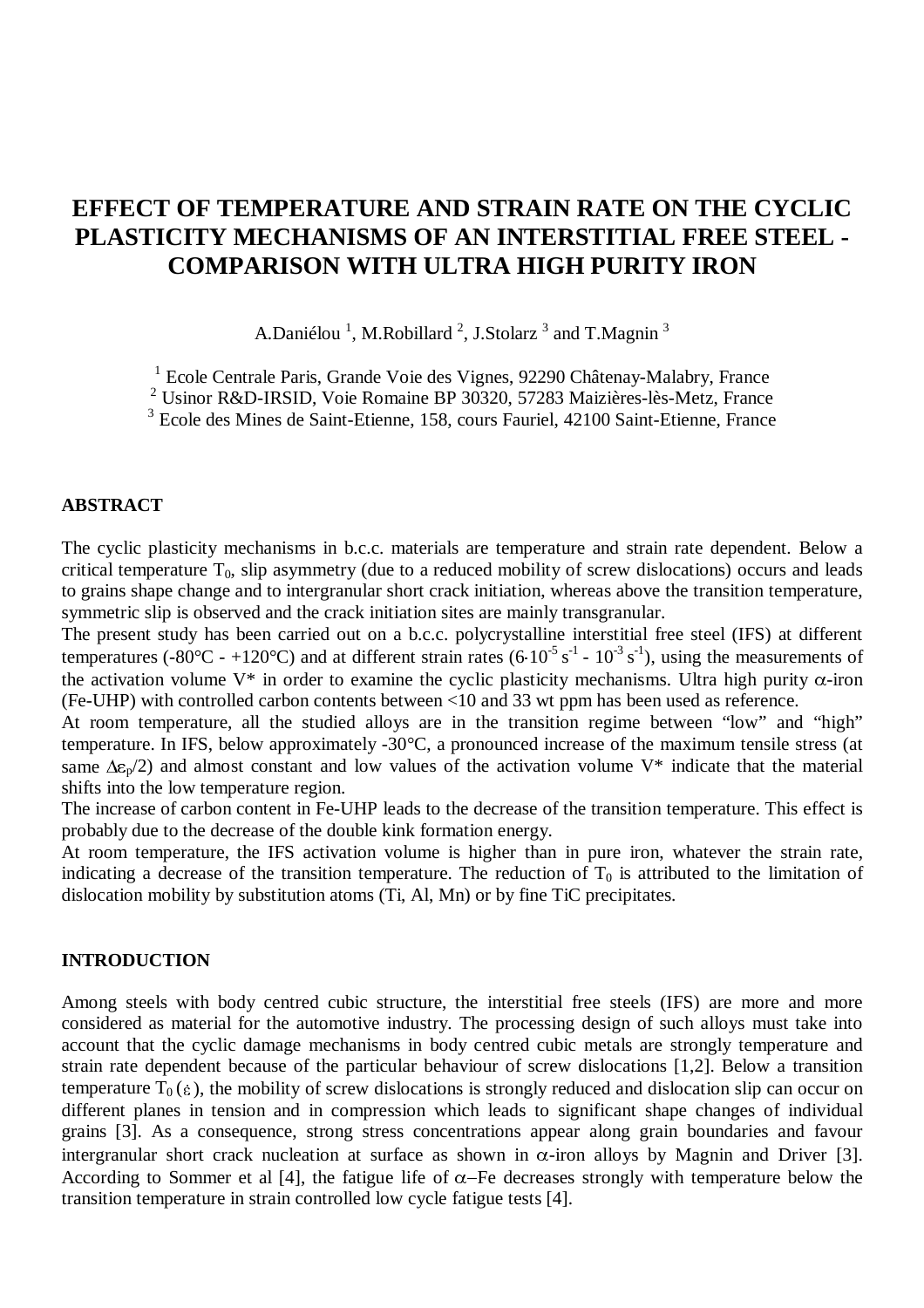In a high purity  $\alpha$ -iron, the transition temperature is close to the room temperature as shown by Cottu et al. [5]. Since the overall content of alloying elements in IFS does not exceed 0.3 wt % [Table 1], it is probable that IFS as a construction material for automobiles shifts from "high" to "low" temperature region within its service temperature range, situated approximately between –40°C and +60°C.

In this study, the cyclic plasticity and the crack nucleation mechanisms of an interstitial free steel (IFS) have been examined at different temperatures and strain rates. Ultra high purity  $\alpha$ -iron doped with manganese and carbon has been used as reference. Among different alloying elements, carbon is supposed to play an important role in cyclic plasticity mechanisms in the transition temperature range. Indeed, according to Cottu et al. [5], the flow stress of  $\alpha$ -iron is affected by carbon under monotonic loading. In fatigue, Sommer et al. [4] investigated the influence of carbon at different temperatures. In carburised iron specimens, the fraction of transgranular short cracks at low temperatures is higher than in Fe-UHP. In parallel, the fatigue life at high temperatures is higher in carburised specimens. These results indicate that the transition temperature  $T_0$  may be shifted to lower temperatures when interstitial carbon content increases.

In the present study, the cyclic plasticity mechanisms in IFS and in ultra high purity iron (Fe-UHP) with controlled carbon contents have been investigated at different temperatures and strain rates. The measurements of the activation volume V\* in low cycle fatigue tests using the double strain rate change method allows to determine the transition temperature according to the chemical composition.

## **MATERIALS AND EXPERIMENTAL PROCEDURE**

The chemical composition of the IFS is summarised in Table 1. The estimated residual carbon content in solid solution is very low and does not exceed few ppm, due to the titanium addition and the formation of fine TiC precipitates of about 20 nm diameter.

TABLE 1 COMPOSITION OF THE INTERSTITIAL FREE STEEL (IFS)  $\lceil 10^{-3} \,\text{wr}\, \text{\%}\,\rceil$ 

| $ C $ Mn $ P S $ Si Al $ Cu V $ Ti $ B N_2 $                                      |  |  |  |  |  |
|-----------------------------------------------------------------------------------|--|--|--|--|--|
| $\mid 2 \mid 100 \mid 1 \mid 3 \mid 3 \mid 53 \mid 1 \mid 110 \mid 1 \mid 4 \mid$ |  |  |  |  |  |

The ultra high purity  $\alpha$ -iron-base alloys are produced at Ecole des Mines de Saint-Etienne. In order to approach the IFS composition, 500 wt ppm Mn and different carbon contents  $\left($ <10, 22 and 33 wt ppm) have been added.

All the alloys are single phase body centred cubic with equiaxed grains. The mean grain size is 15  $\mu$ m for IFS (with no texture), 200 µm for UHP  $\alpha$ -iron based alloys (with Mn and C) and 800 µm for UHP  $\alpha$ -iron.

The cyclic plasticity mechanisms have been investigated using the measurements of the activation volume V\*, defined by :

$$
V^* = lb\Delta R \tag{1}
$$

where 1 is the dislocation length, b the Burgers modulus, and  $\Delta R$  the activation distance when the dislocation gets over an obstacle. In a single crystal with one activated slip system, V\* is linked to the dislocation m dislocation gets over an obstacle. In a single crystal with one activated slip system, V\* is linked to the dislocation mobility by the following relationship:

$$
\dot{\gamma} = \dot{\gamma}_0 \exp\left(\frac{\Delta H}{kT}\right) \exp\left(\frac{V \ast \tau^*}{kT}\right) \tag{2}
$$

where  $\dot{\gamma}$  is the slip velocity,  $\dot{\gamma}_0$  a constant,  $\tau^*$  the effective resolved stress in the slip plane,  $\Delta H$  the activation enthalpy, T the temperature, and k the Boltzmann's constant.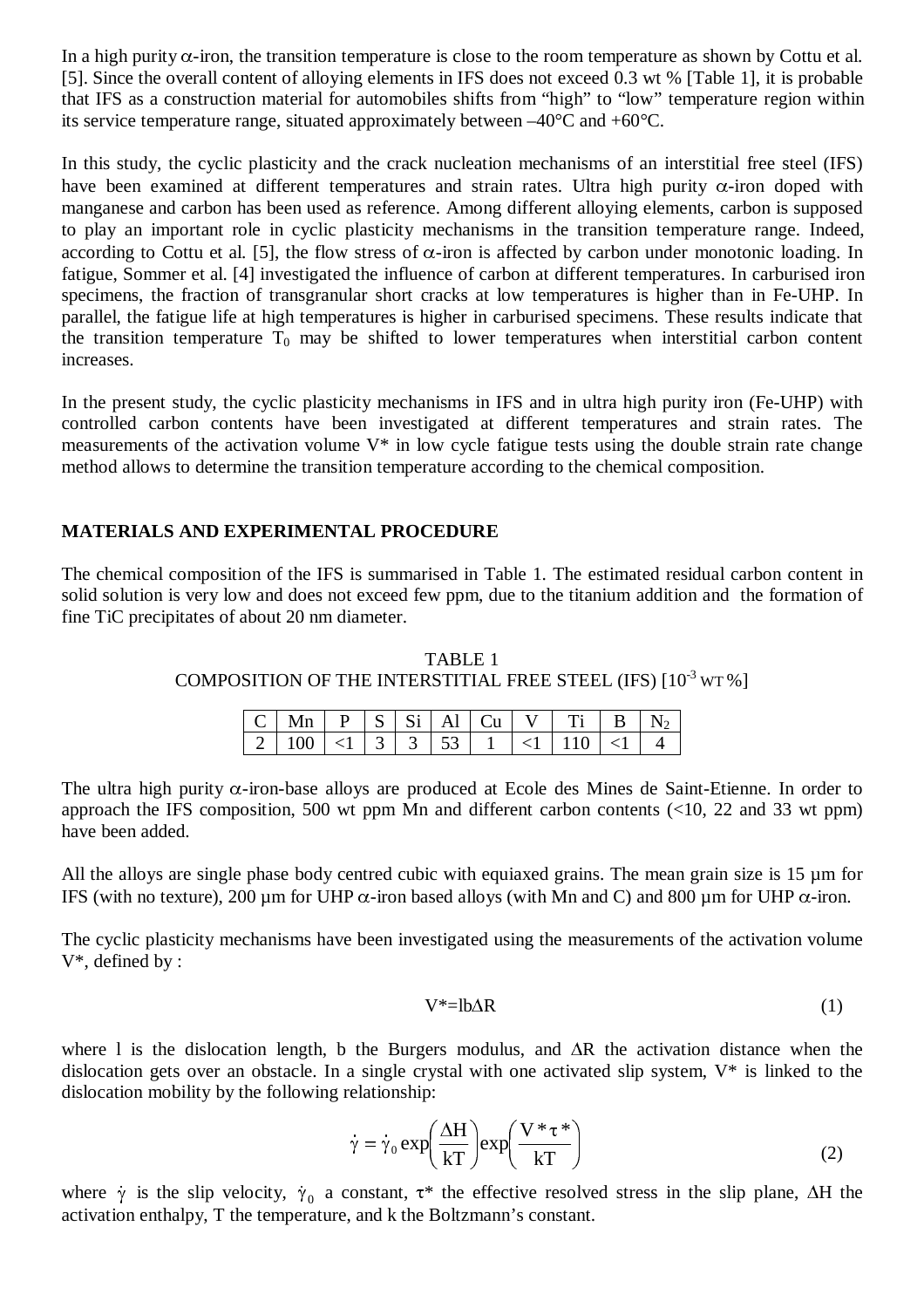V\* can be measured by the double strain-rate change method [3], which consists in modifying the strain rate during a short time, with the hypothesis that no change in the dislocations configuration occurs during this strain-rate change.

In our study, the dislocation structure is first *stabilised in fatigue* (at a constant strain rate  $\varepsilon_1$ ), during approximately 500 cycles (see Figure 1). The dislocation structure is formed of cells of about 1,5 µm diameter.



-1  $\overline{\phantom{a}}$ 

**Figure 1 :** Dislocation cells in IFS:  $N = 500$  cycles,  $\Delta \epsilon_p / 2 = 5 \cdot 10^{-4}$ ,  $\dot{\epsilon}_p = 2 \cdot 10^{-4}$  s<sup>-1</sup><br>After stabilisation, the strain-rate is changed ( $\dot{\epsilon}_2$ ) during the first quarter of the fatigue loop in tension a **Figure 1 :** Dislocation cells in IFS:  $N = 500$  cycles,  $\Delta \epsilon_p / 2 = 5 \cdot 10^{-4}$ ,  $\dot{\epsilon}_p = 2 \cdot 10^{-4}$  s<sup>-1</sup><br>After stabilisation, the strain-rate is changed ( $\dot{\epsilon}_2$ ) during the first quarter of the fatigue loop in tension a calculated from :

anged 
$$
(\epsilon_2)
$$
 during the first quarter of the fatigue loop in tension  $2/\epsilon_1$  of 10 or 5 have been applied. The activation volume is the

\n
$$
\ln\left(\frac{\dot{\epsilon}_1}{\dot{\epsilon}_2}\right)
$$

\n
$$
V^* = k \ln\left(\frac{\dot{\epsilon}_1}{\sqrt{(\sigma_1 - \sigma_2)}}\right)
$$

\n(3)

where  $\sigma_1$  and  $\sigma_2$  are the stresses corresponding to the strain rates  $\varepsilon_1$  and  $\varepsilon_2$  respectively, and M is the Taylor factor for an isotropic polycrystal [3].



**Figure 2 :** Strain rate change in fatigue at constant strain amplitude

The measurements of  $V^*$  have been made at temperatures between  $-80^{\circ}$ C and  $120^{\circ}$ C at nominal strain Figure 2 : Strain rate change in fatigue at constant strain amplitude<br>The measurements of V\* have been made at temperatures between -80°C and 120°C at nominal strain<br>rates  $\varepsilon_1$  between 6.10<sup>-5</sup> s<sup>-1</sup> and 10<sup>-3</sup> s<sup>-1</sup> a level, both edge and screw dislocation are supposed to be mobilised to accommodate the applied strain [2]. A heat-insulated chamber is used at low and high temperatures. The desired temperature is obtained by liquid or gaseous nitrogen introduced into the chamber. At high temperatures, the chamber is heated by Joule effect. All the temperatures were kept constant during the tests within  $\pm 1^{\circ}$ C.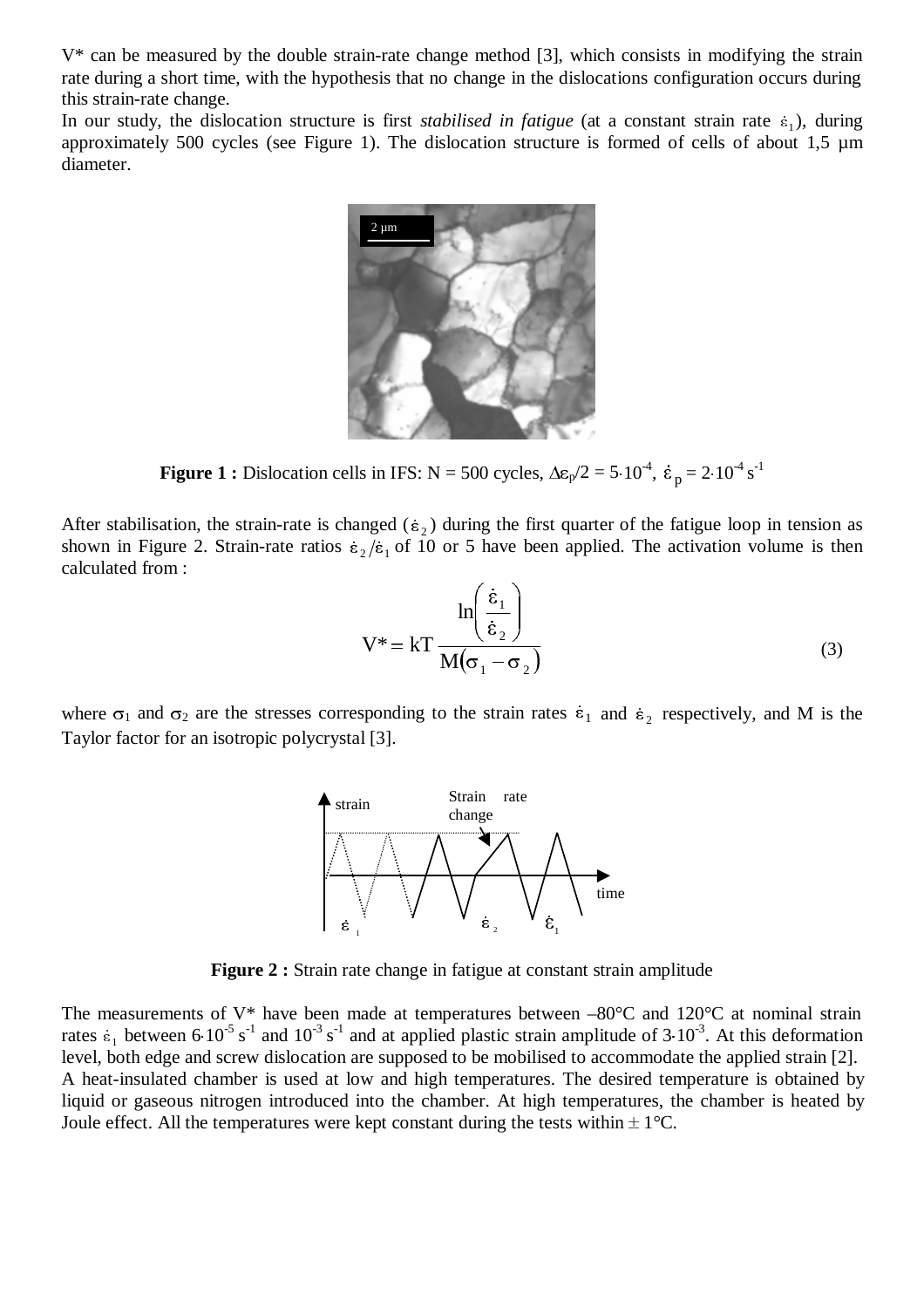### **RESULTS AND DISCUSSION**

#### *Transition temperature of the IFS*

#### *Short crack initiation and propagation*

Short crack initiation sites are both intergranular (Figure 3a) and transgranular at room temperature. However, the propagation is always transgranular and the fracture mode is entirely transgranular with a pronounced striation. Intergranular short cracks appear due to stress concentrations in the vicinity of grain boundaries and it does not result from intergranular embrittlement through phosphorus [6], the phosphorus content in the IF steel being not high enough (<10 ppm) to produce such effects.

The surface of specimens polished prior to fatigue tests is strongly deformed, even at room temperature (Figure 3b). The effect of shape change in b.c.c. single crystals cyclically deformed in the low temperature region is attributed to slip asymmetry between tension and compression [3,8]. In polycrystals, shape changes may result both from the above mentioned asymmetry effects but also from the deformation incompatibilities between adjacent grains.



**Figure 3 :** a-Intergranular surface crack initiation and transgranular propagation in the bulk Figure 3 : a-Intergranular surface crack initiation and transgranular propagation in the bulk<br>
(IFS,  $\Delta \epsilon_p/2 = 4,5 \cdot 10^{-3}$ ,  $\epsilon_p = 1,5 \cdot 10^{-3}$  s<sup>-1</sup>, N = N<sub>f</sub> = 6900 cycles, 20°C)<br>
b-surface of an IFS specimen deformed a

### *Temperature dependence of the maximum tensile stress and of the activation volume*

The evolution of the maximum tensile stress in cyclic plastic deformation is strongly temperature dependent (Figure 4). A radical change of the cyclic behaviour of the material takes place between -30°C and -80°C. At 20°C and -30°C, cyclic hardening takes place all over the test and fatigue life reaches approximately 15000 cycles at  $(\Delta \epsilon_p/2 = 3.10^{-3})$ . At -80°C, the maximum stress is stabilised after 500 cycles and it remains stable until failure. The fatigue life is strongly reduced (5000 cycles). It is noteworthy that a temperature decrease by  $50^{\circ}$  between  $20^{\circ}$ C and  $-30^{\circ}$ C leads to the increase of the maximum stress of roughly 50 MPa (from 200 to 250 MPa) while it is three times higher between  $-30^{\circ}$ C and  $-80^{\circ}$ C (from 250 to 400 MPa). The results presented in Figure 4 are qualitatively equivalent to those obtained by Sommer et al. on ultra high purity iron [4].

The temperature dependence of the maximum tensile stress at applied plastic strain amplitude ( $\Delta \epsilon_p/2$  =  $3.10^{-3}$ , N = 2500 cycles) and of the activation volume is summarised in Figure 5. The maximum stress increases rapidly when the temperature decreases from –30°C to –80°C as already indicated on cyclic hardening curves of Figure 4. Above –30°C, the evolution is much slower. This indicates that the transition temperature of the IFS might be situated above –30°C, and around the room temperature. Indeed, in the "high" temperature regime, the stress is mainly composed of the internal stress, which is almost independent of temperature.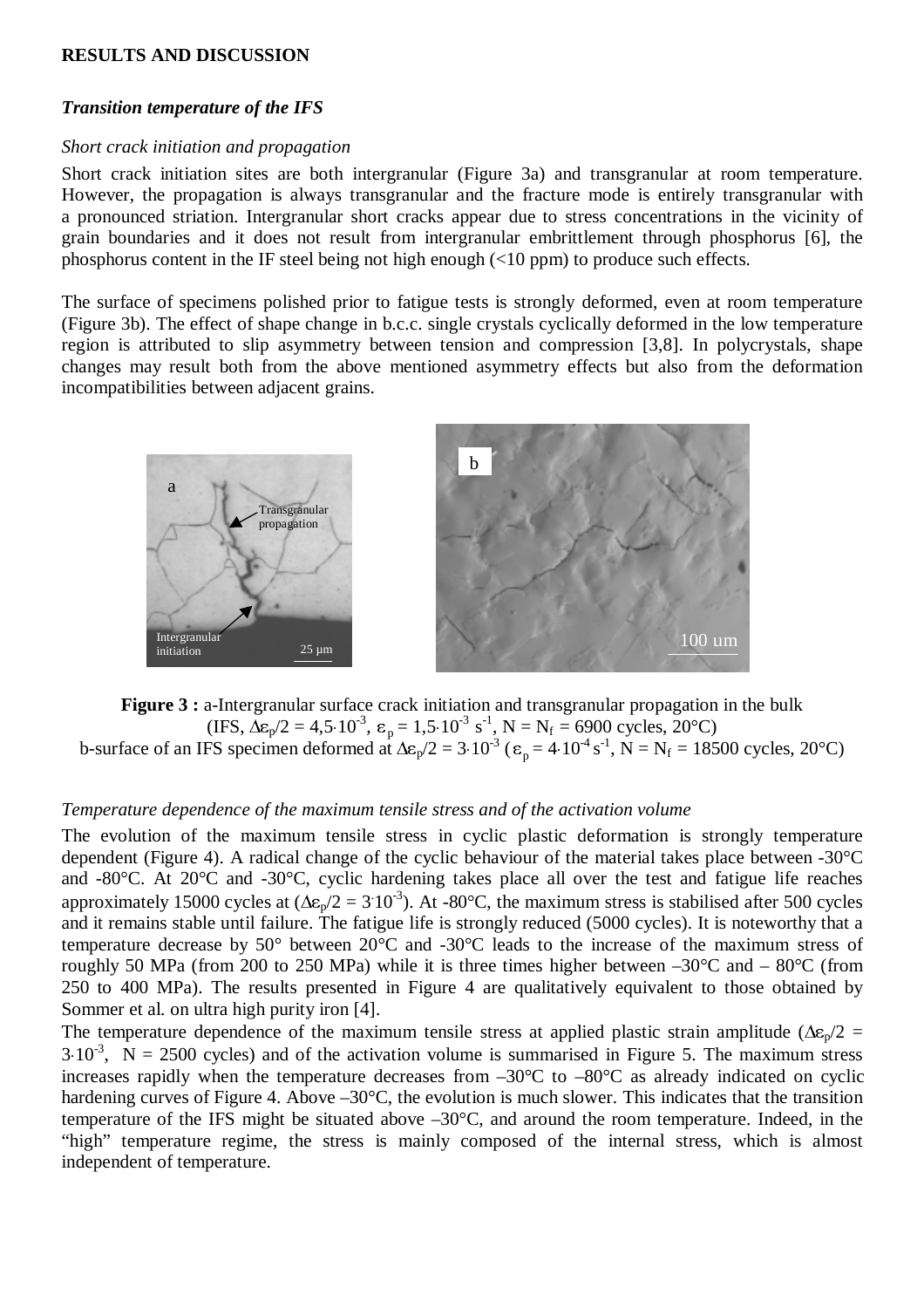



**Figure 5 :** Evolution of the activation volume and of the maximum tensile stress (after 2500 cycles) with

The evolution of the activation volume  $V^*$  with temperature (Figure 5) completes that of the maximum tensile stress. Below the room temperature the variation of V\* with temperature is low whereas it increases strongly between 20°C and 60°C. It has been shown that the evolution of the activation volume in b.c.c. is linked to the one of effective stress [5, 7]: V\* decreases when the effective stress increases (i.e. at lower temperatures). For high values of the effective stress, the activation volume is quite constant, whereas the variation is important when the effective stress is low. finked to the one of effective stress [5, 7]:  $V^*$  dec<br>temperatures). For high values of the effective stress<br>variation is important when the effective stress is lo<br>The above presented results indicate that the transi<br>at

The above presented results indicate that the transition between low and high temperature regimes for IFS

#### *Evolution of the activation volume with temperature and strain rate*

Figure 6 summarises the measurements of the activation volume at different temperatures (-80°C - 120°C) and at different strain-rates  $(6.10^{-5} \text{ s}^{-1} - 10^{-3} \text{ s}^{-1})$ . At -80°C and at -30°C, the activation volume is low and almost constant with respect to the strain rate, then the variation becomes more and more significant when the temperature increases. The difference between  $V^*$  measured at different temperatures strongly increases when the applied strain rate decreases. The transition temperature is actually strongly strain rate dependent as it was shown by Magnin [8] in a b.c.c. Fe-26Cr-1Mo alloy in which  $T_0$  increases by 60°C increases when the applied strain rate decreases. The dependent as it was shown by Magnin [8] in a b.c. when the strain rate changes from  $2.10^{-5}$  s<sup>-1</sup> to  $2.10^{-3}$  s when the strain rate changes from  $2.10^{-5}$  s<sup>-1</sup> to  $2.10^{-3}$  s<sup>-1</sup>.

The increase in the activation volume when the strain rate decreases is then related to the change from low to high temperature behaviour with respect to the dislocation mobility.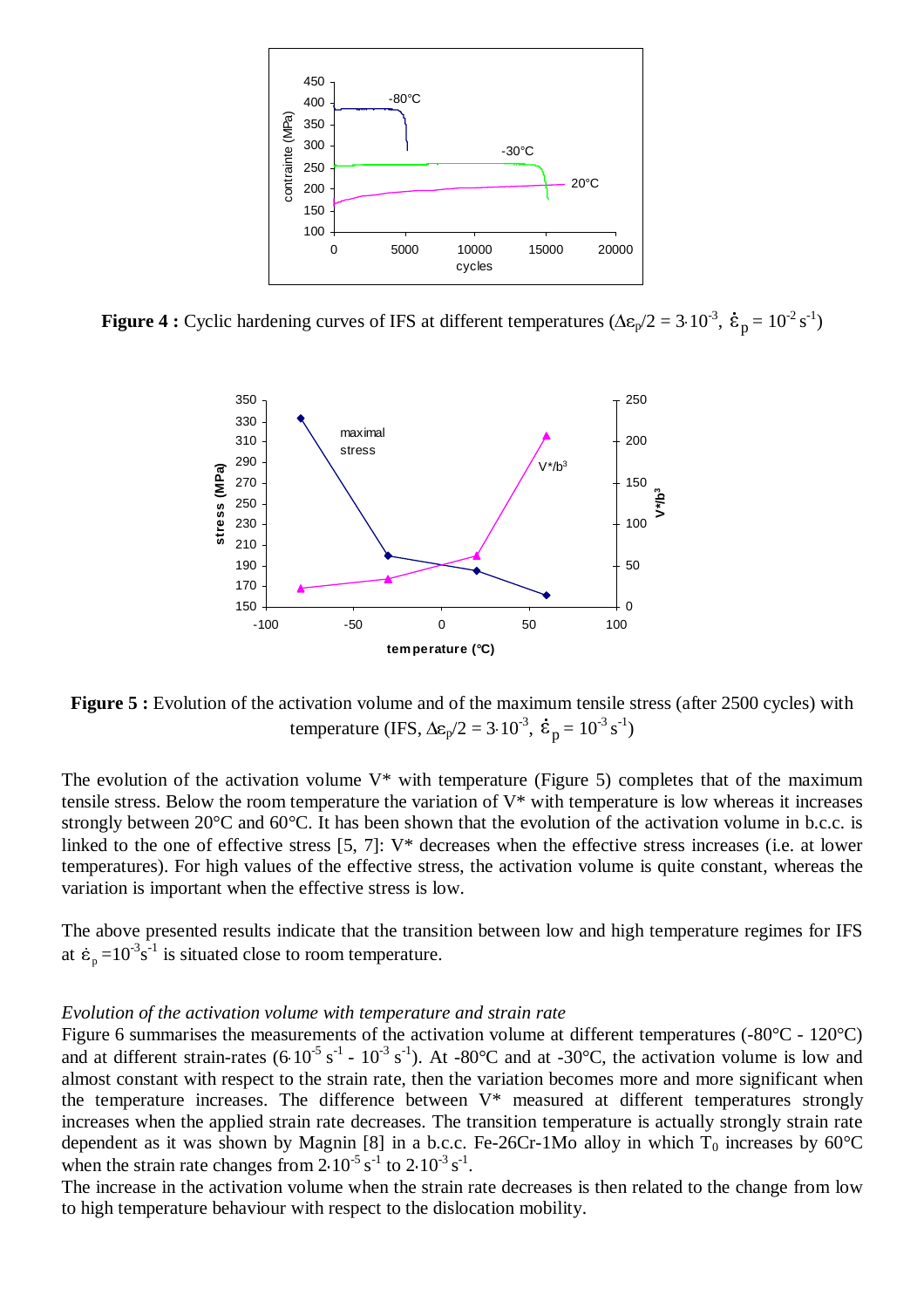

**Figure 6 :** Evolution of the activation volume with temperature and strain rate in the interstitial free steel

#### *Composition effect*

In tension, Cottu et al showed that the effective stress of UHP becomes close to zero at 25°C. The transition temperature of UHP  $\alpha$ -iron and IFS are then both close to the room temperature. This metals don't exhibit any difference in terms of crack initiation and propagation. However significant variations of the activation volume V\* are observed between IFS and different UHP alloys with slightly different chemical compositions (Figure 7).



**Figure 7 :** Evolution of the activation volume with composition and strain-rate at room temperature

The addition of 38 wt ppm C in UHP  $\alpha$ -iron leads to an increase of nearly 100 % of the activation volume at room temperature, in accordance with literature data [5]. This effect is attributed to the decrease of the double kink formation energy by carbon atoms in solid solution [5,10]. The mobility of screw dislocations is then increased. Equivalent effect of carbon and nitrogen on dislocation mobility in  $\alpha$ -iron has been observed by Nakada [11] and Cottu et al. [5, 12] in tensile tests, leading to a softening in the temperature range between -120°C and -50°C.

The activation volume of the IFS at 20°C is higher than that of all UHP alloys, even if the estimated carbon content in solid solution in IFS is lower from 10 wt ppm. Therefore, the presence of interstitial atoms is not the exclusive factor which determines the activation volume. The difference between IFS and the UHP  $\alpha$ iron alloys may be attributed either to the effect of TiC precipitates which act as Frank-Read sources when the strain rate changes, influencing the measurements of  $V^*$ , or to the substitution elements in solid solution, which can modify the double kink formation energy. The latter hypothesis is partly confirmed by